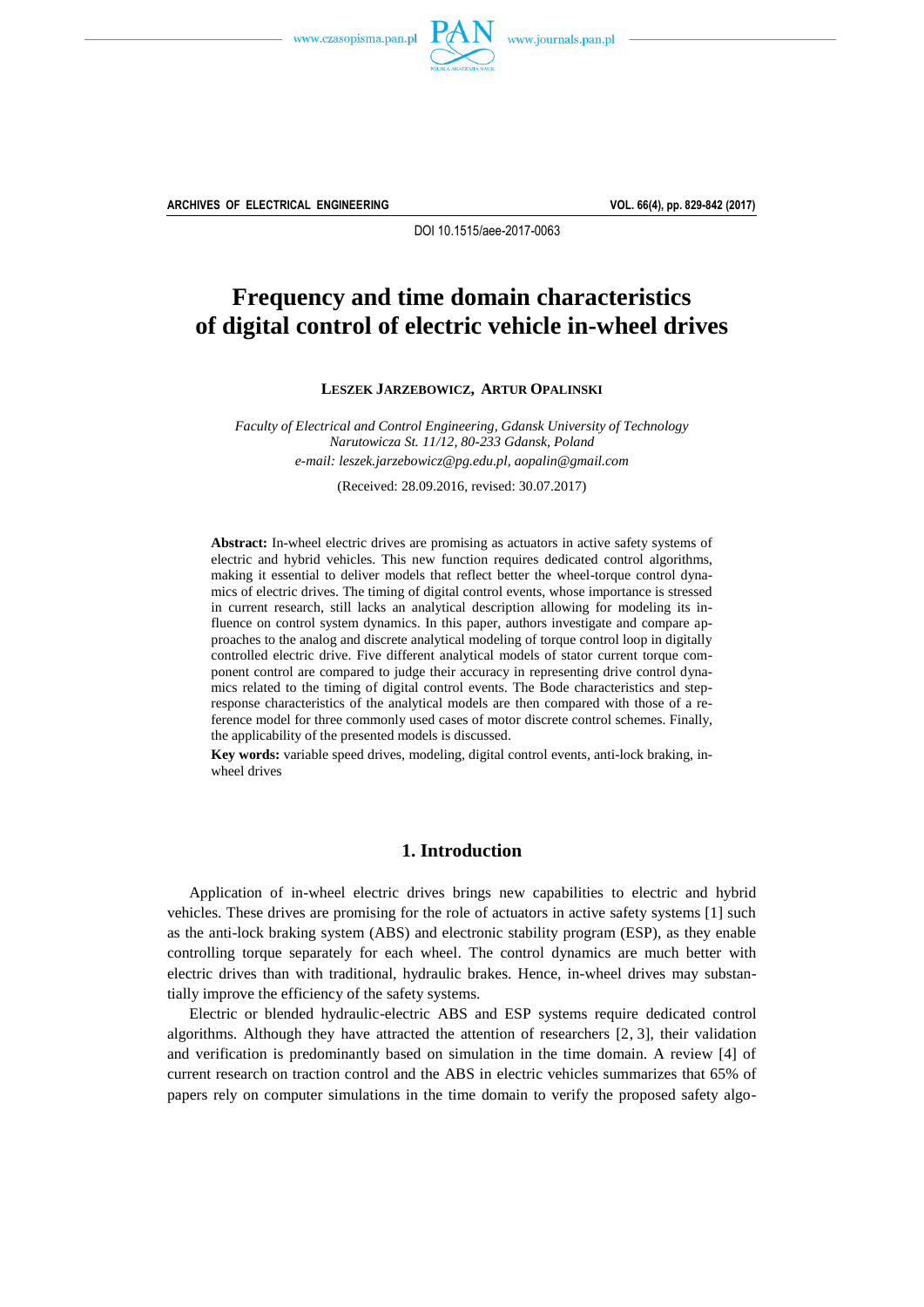

830 *L. Jarzebowicz, A. Opalinski* Arch. Elect. Eng.

rithms. In simulation models, the torque reference signal is set by a safety control algorithm separately for each electric drive and it is usually assumed to be applied to the wheels without delay [4]. The mechanics of wheels and of vehicles are researched [3, 6], without considering details of electric drive phenomena. In other work [7], a detailed model of an induction motor used as an ABS actuator has been built; however, the controller is described and simulated in continuous time.

Suggestions for the safety systems' control bandwidth can be concluded from the paper by M'sirdi et al. [8], which describes an observer for estimation of vehicle dynamical parameters based on the angular wheel speed sensors of a standard hydraulic ABS. The vehicle state observer exploits a sampling frequency in the range of approximately 130 Hz to 461 Hz for a vehicle speed range between 50 km/h and 164 km/h. The dynamic characteristics of electromechanical actuators in the ABS have also been analyzed in a range up to about 12 Hz [9]. In contrast, the torque bandwidth of vehicle in-wheel electric motor drives is assumed to be up to approximately 10 Hz for ASR control and less than 200 Hz for an ABS [10]. This research stresses the significance of modeling control dynamics over a specific frequency range and provides the requirements for the torque control bandwidth for electric drive. The dynamic properties of a blended hydraulic-electric ABS have further been investigated by Savitski et al. [11]. It was experimentally confirmed by road tests that the operating frequency of blended braking systems reaches 10 Hz, while a typical hydraulic ABS operates in the range of 1 Hz 3 Hz. Consequently, substantial differences in braking distance as well as in driving comfort can be noticed between classical and blended anti-lock braking systems.

The impact of techniques of current sampling in a mixed analog-discrete control system has been investigated by Opalinski and Jarzebowicz [12] solely in the frequency domain, indicating no significant differences in the range of frequencies currently emerging in an ASR and ABS. On the other hand, the torque control bandwidth in digitally controlled systems is ultimately limited by the output update rate of the control algorithm [13]. Replacing an analog control with a sampled one negatively influences the electric drive control dynamics [14] if the control cycle, which also influences the power electronic converter switching frequency, is not radically shortened. Moreover, the exact instant of motor currents sampling within the control period influences the control characteristics significantly, as researched for both PMSM and DC drives [15, 16].

### **2. Problem formulation**

Existing research on safety algorithms for electric vehicles ignores the issues of modeling digitally controlled electric drives. The timing of digital control events, whose importance has been recalled in the previous section, still lacks an analytical description for modeling its influence on control system dynamics. Therefore, new models of an electric drive are urgently needed to evaluate vehicles' stability and anti-lock braking systems by simulations.

Obviously, not only motor parameters, but also a drive control algorithm with its digital implementation details influence the motor torque control dynamics. The timing of digital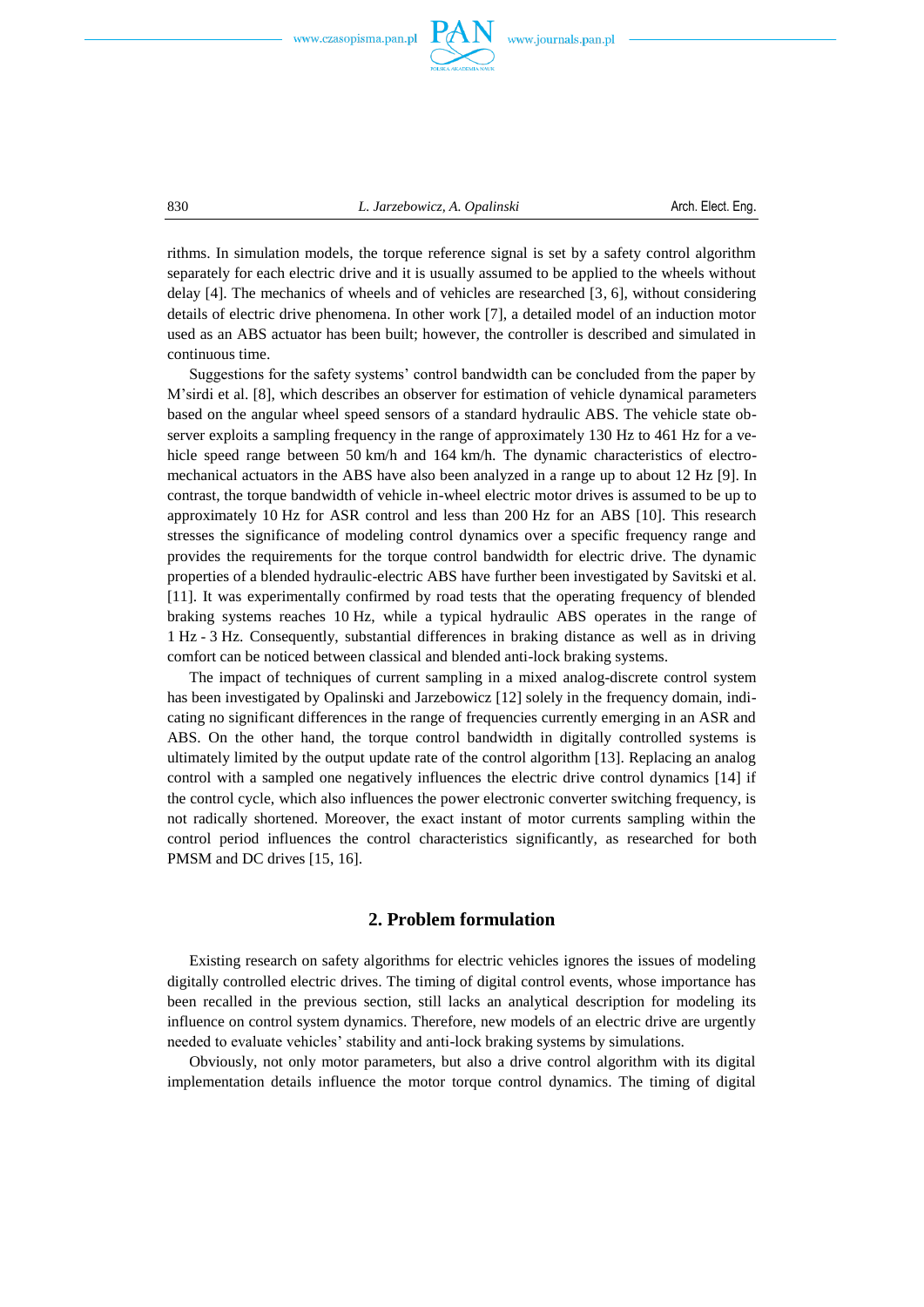

Vol. 66 (2017) *Frequency and time domain characteristics of digital control* 831

control events may be precisely represented in hybrid continuous-discrete models. These models, however, do not provide the complete analytical description needed for more comprehensive analysis and easier implementation of vehicle traction control systems.

Contrasting the findings originating from control system characteristics in the frequency domain with the characteristics of the time domain is essential to give a complete picture of the control system behavior, and to pinpoint application-specific tradeoffs between control quality indicators from these two domains. Such discrete-time modeling is important for drive controller design when specific dynamic characteristics are imposed, according to Hinkkanen et al. [17].

Therefore, this paper compares five different analytical models to judge their accuracy in representing the drive control dynamics related to the timing of digital control events. Three cases of motor current sampling are considered. The Bode characteristics and step-response characteristics of these models and of an exemplary real PMSM drive are compared, using a precise hybrid model of the drive as a reference. The reference model, which has been validated in previous work, includes continuous-time motor equations an the digital implementation of the control algorithm.

## **3. Digital control of electric drive**

Torque control in an electric motor is closely related to motor current control, because motor torque depends on a motor current. Thus, the current control loop in an electric drive, as depicted in Fig. 1, constitutes a torque control loop as well. A digitally imlemented PI controller is usually used to drive motor torque [13, 15].



Fig. 1. General representation of the torque control loop in electric drive

While an electric motor can be represented well in continuous time, the control algorithm cannot, because it is performed digitally as a series of discrete control events. The transistors in a power electronic converter that supplies the motor, have a limited switching frequency. Therefore, the frequency of pulse width modulation  $f_{\text{PWM}}$ , closely related to the reference voltage update rate, is typically in the range from 2 kHz to 20 kHz. Hence, the control algorithm runs once in every control cycle  $T[k]$ , and the resulting reference voltage is held constant over the whole  $T[k+1]$  cycle. The frequency of control cycles is related to the update rate of the reference voltage, which is a digital control event that influences the dynamic properties of the control system.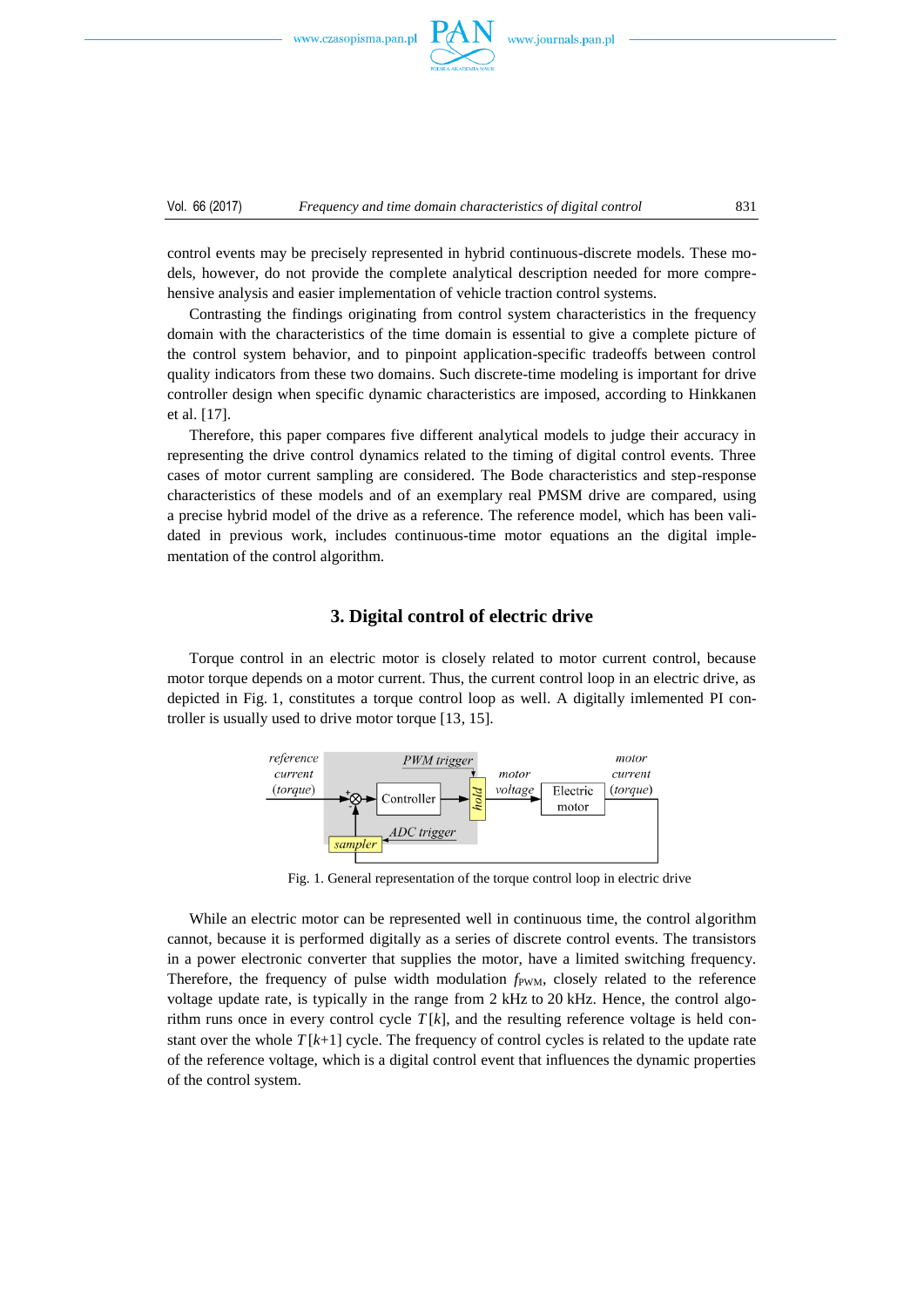

832 *L. Jarzebowicz, A. Opalinski* Arch. Elect. Eng.

In addition, the sampling instant of the motor current within the control cycle constitutes another digital control event. Its timing should be considered in controller modeling, as it influences the controller feedback signal. Sampling must precede the update of the resulting voltage by a time range long enough to accomplish all control algorithm computations. Sampling is typically performed at the beginning or in the middle of the control cycle in AC drives with symmetric PWM, as marked with squares on the time axis in Fig. 2 for  $m = 0$  or for  $m = T/2$ . Such sampling introduces one-cycle (*T*) delay or half-cycle (*T*/2) delay, respectively, between sampling the current and updating the output voltage. A less common approach is to sample the current both at the beginning and in the middle of the control cycle, and to use these samples for estimating the zero-delay current value, as shown in Fig. 2 for  $m = T$ .



Fig. 2. Timing of digital events in current control cycles for sampling at the beginning of the control cycle  $(m = 0)$ , sampling in the middle of the control cycle  $(m = T/2)$ , and estimating the zero-delay current value  $(m = T)$ 

# **4. Transfer function approaches to modeling digital control events in electric drive**

Digitally controlled electric drives feature repeating instants of feedback sampling and output update. These instants are not considered in typical continuous models using *s*-domain, where both feedback measurement and output update are assumed to take place continuously. Discrete models in *z*-domain encompass consecutive, evenly spaced instants; however, in typical approaches, these instants represent both sampling and output update, which occur simultaneously. This is over-simplistic when researching non-simultaneous events in electric drives. Transfer functions described in this section represent different approaches to include the digital control events in either the *s*- or the *z*-domain.

The duration of control cycle *T* must follow the Shannon-Nyquist theorem and is usually selected to satisfy  $T \times \tau$ , where  $\tau$  is the electrical time constant of the motor. This enables modeling the system in the continuous-time domain. If, additionally, reference signal *r*(*t*) and motor current *i* (*t*) are sampled at the same instant of time, then the output signal  $u[k+1]$  of the digital controller is given as

$$
u[k+1] = f(r((k+m)\cdot T) - i((k+m)\cdot T)),
$$
\n(1)

where the right-hand side of the equation describes a control law.

The electric motor as a first-order inertia is described by  $P(s)$  and the PI controller by  $C(s)$ :

$$
P(s) = K/(1 + \tau s), \ C(s) = K_p(1 + K_i / s).
$$
 (2)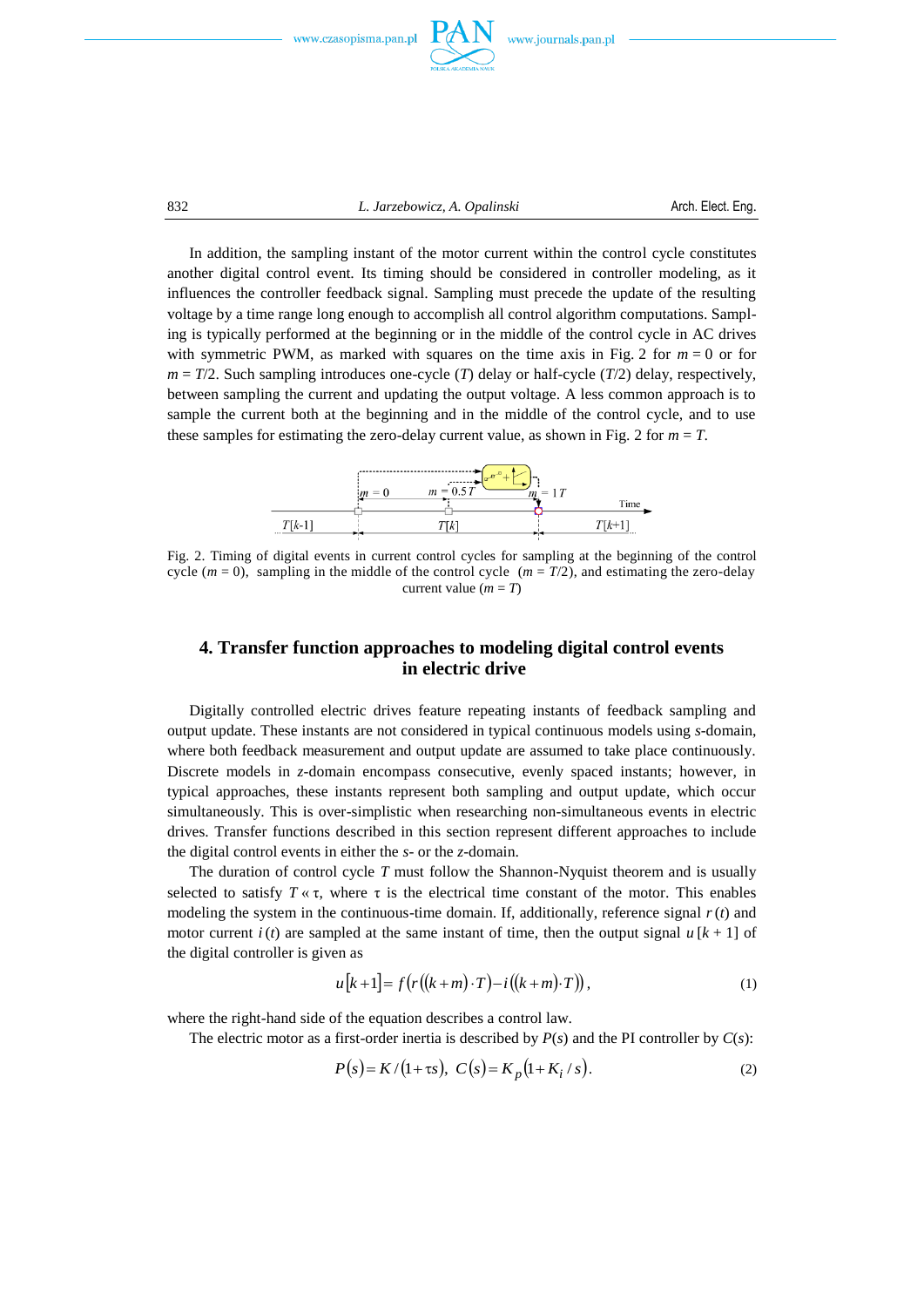



To model the impact of parameter *m* in (1) on the dynamic properties of the control system, different extensions of the basic transfer function models are described below. The forthcoming discussion uses (2) to represent the motor and controller, but the general approach to modeling digital control events in electric drives is not limited to this type of plant or controller.

The considered models, which differently represent the details of the digital control of electric drives, are presented in Fig. 3 and described in the following subsections (4.14.5). The three continuous-time (analog) models, depicted in Fig. 3a, differ in regard to including or neglecting the delay blocks *ID* and *OD*. The models use reference signal *r*(*t*), error signal *e* (*t*), control signal  $u(t)$ , and the controlled motor current  $i(t)$ . The two digital models have a common structure, as shown in Fig. 3b, but they differ with respect to the mathematical description of the plant. The digital models use reference signal  $r[k]$  and error signal  $e[k]$ , defined for discrete time instants  $k \cdot T$ , where  $k = 1, 2, 3, \ldots$ 



Fig. 3. Control system models structure: a) analog models optionally using delay blocks *ID* and *OD;* b) digital models using two diffrerent plant *P* models

#### **4.1. Analog model** *A***1**

This is the basic model formulated in the *s*-domain and consists only of the plant and the controller transfer functions (Fig. 3a, without blocks *ID* and *OD*). Such a modeling approach does not include any digital control events, and its closed-loop transfer function is

$$
G(s) = \frac{C(s) \cdot P(s)}{1 + C(s) \cdot P(s)} = \frac{KK_{p}s + KK_{i}K_{p}}{\tau s^{2} + (1 + KK_{p})s + KK_{i}K_{p}}.
$$
\n(3)

As parameter *m* is not included in (3), the sampling delay during verification may be reflected only indirectly by selecting the controller gain *K<sup>p</sup>* suitable for a particular sampling variant.

#### **4.2. Analog model** *A***2**

The update of the controller output at instant  $(k + 1)$ ⋅*T* is computed based on the feedback signal sample from  $k \cdot T + m$ , as depicted in Fig. 2. Thus, there is a delay of  $(1 - m)T$  between the considered instants. This delay in the *A*2 model is represented by the *ID* transportation delay (i.e. dead-time) of  $(1 - m)$ <sup> $\tau$ </sup>, placed in the feedback loop, as shown in Fig. 3a. The closed-loop transfer function of *A*2 is

$$
G(s) = \frac{C(s) \cdot P(s)}{1 + e^{-s(1-m)T} \cdot C(s) \cdot P(s)} = \frac{KK_p \, s + KK_i \, K_p}{\tau s^2 + \left(1 + KK_p \, e^{-s(1-m)T}\right) \cdot s + KK_i \, K_p \, e^{-s(1-m)T}} \,. \tag{4}
$$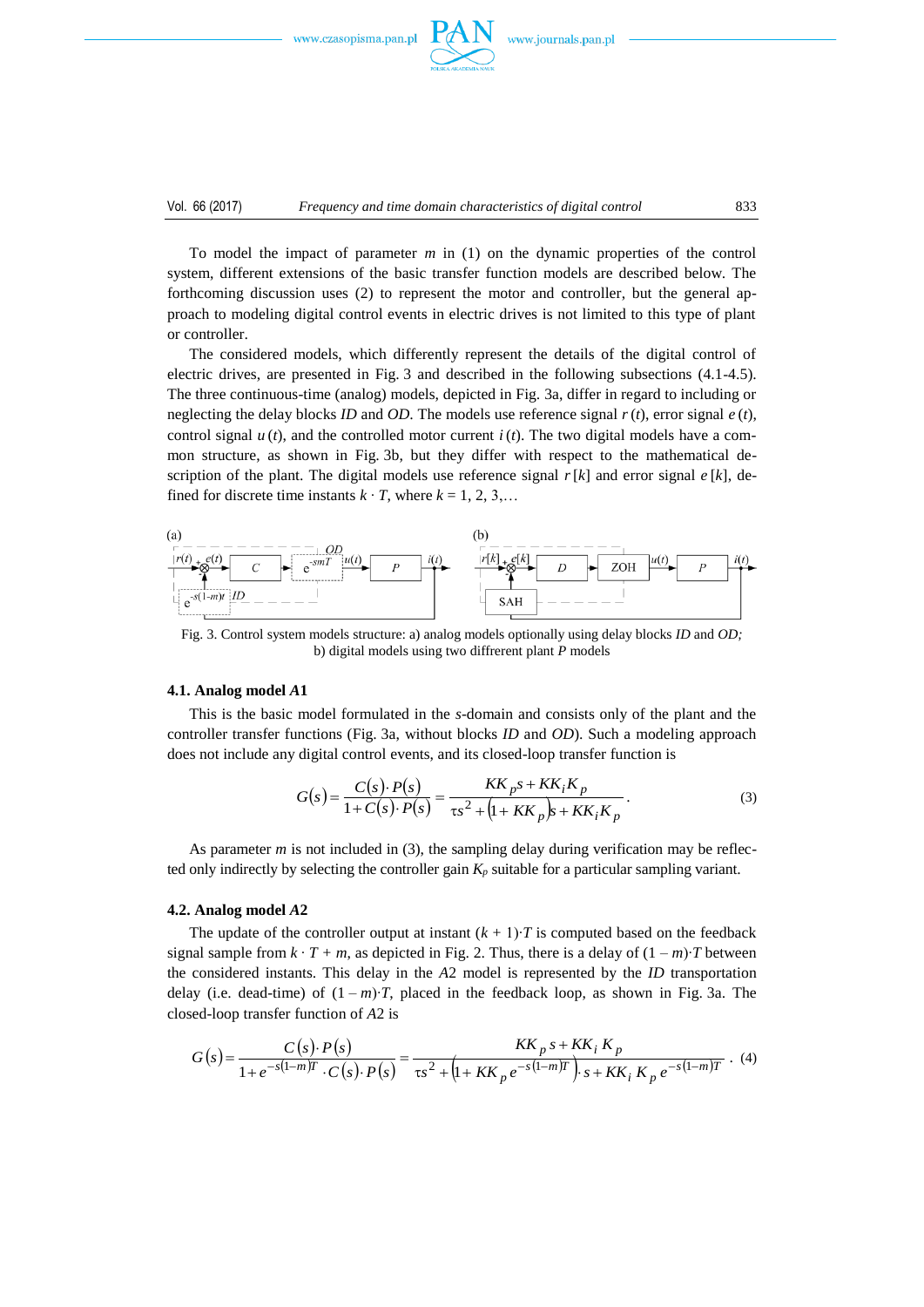



834 *L. Jarzebowicz, A. Opalinski* Arch. Elect. Eng.

Supplementing (3) with the delay creates non-polynomial transfer function (4). This, in turn, makes the analytical determination of dynamic properties troublesome. Hence, to return to the polynomial form of (4), the exponent  $e^{-s(1-m)T}$  is approximated by using the Padé formula. While the Padé approximation does not introduce unstable poles in the case of the same order in the nominator and denominator [17], it may change the Bode characteristics and also cause the control loop to become unstable [19]. A time delay is featured by a unity gain at all frequencies, with the phase lag being a linear function of the frequency. Although the Padé approximation reflects the gain correctly, the phase lag characteristics may diverge from the original ones, especially at high frequencies. Increasing the order of approximation improves accuracy, but only for a limited frequency range [20]. Moreover, high-order approximations result in clustered poles of transfer functions, which increase sensitivity to perturbations [21]. However, as long as assumption  $T \times \tau$  holds, the time constant of the dominant lag in the system is much greater than the dead-time. Consequently, the Padé approximation can be used during outer closed-loop stability analysis for approximately the first 180°-360° of the phase lag without the need for memory shift-registers and interpolation techniques.

#### **4.3. Analog model** *A***3**

While the A<sub>2</sub> model includes the impact of *m* on the system properties, it does not express the limited controller output rate corresponding to its digital implementation. To represent the real system more precisely, the *A*3 model is supplemented with the additional *OD* delay in the forward path. In the modeled system, the controller output changes at instants  $k \cdot T$  and it is held until  $(k + 1) \cdot T$ . The resulting delay progresses from zero to *T*. Thus, the delay may be simply averaged to *T*/2 in the *s*-domain, adding to the delay of  $(1 - m) \cdot T$  caused by selected sampling timing.

Another approach considers the range of delay variation for the accumulated effects of sampling and the output rate. For  $m = 1$  and an output updated at the beginning of the control cycle, the total delay of the control system is zero. In turn, for  $m = 0$  and an output update at the end of the control cycle, the total delay reaches 2*T*. This translates into an average total delay of *T*. Following the second approach, the feedback path delay is set to  $(1 - m) \cdot T$ , and the controller output update is delayed by a further *m ∙ T* (Fig. 3a, with delay blocks *ID* and *OD*). These delays result in a total control loop delay of *T*. The closed-loop transfer function for *A*3 is then

$$
G(s) = \frac{e^{-smT} \cdot C(s) \cdot P(s)}{1 + e^{-smT} \cdot e^{-s(1-m)T} \cdot C(s) \cdot P(s)} = \frac{e^{-smT} \cdot C(s) \cdot P(s)}{1 + e^{-sT} \cdot C(s) \cdot P(s)} = \frac{(KK_{p}s + KK_{i}K_{p})e^{-smT}}{\tau s^{s} + (1 + KK_{p}e^{-sT}) \cdot s + KK_{i}K_{p}e^{-sT}} \tag{5}
$$

This model includes the average total control system delay in term  $e^{-sT}$ . Thus, A3 represents the sampling by parameter *m* as well as control period duration by parameter *T*. Similar to *A*2, the Padé approximation is also applicable here to enable analytical analysis of model's dynamic properties.

#### **4.4. Digital model** *D***1**

Analog models *A*1, *A*2 and *A*3 are based on continuous functions that do not represent digital control events directly. Digital modeling in the *z*-domain reflects differently the digital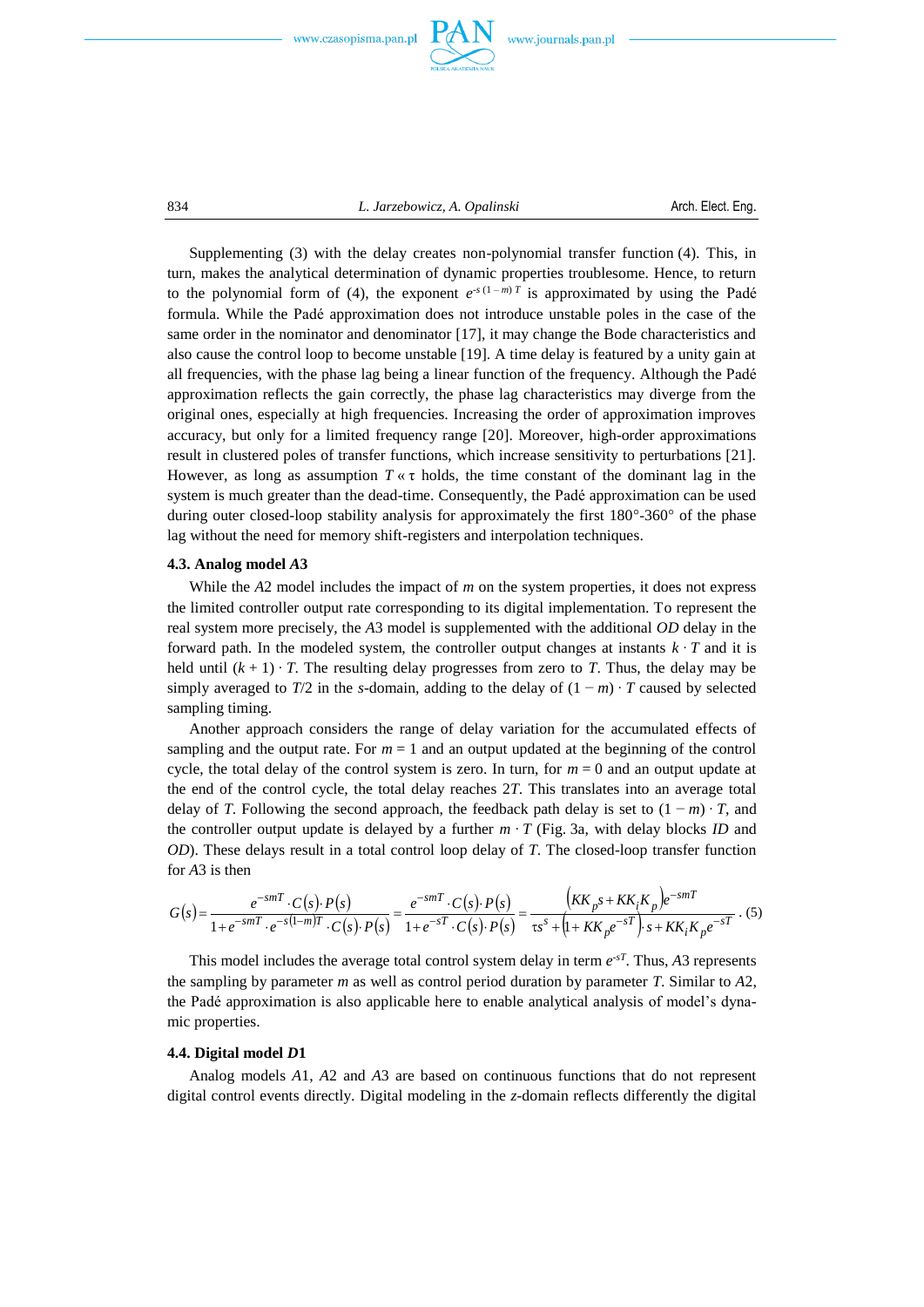

features of the controller. It assumes that the feedback signal is available only at sampling instants. This is represented in Fig. 3b by an analog-to-digital converter, which performs sample-and-hold (SAH). Indeed, the presence of SAH does not result in any additional terms in the transfer function of the system. As for the controller's output update, the signal is passed to the plant through a digital-to-analog converter performing the zero-order-hold (ZOH) operation. This represents the cyclical update of the PWM control registers in the digital controller. ZOH can be modeled in the *s*-domain by  $ZOH(s)(1 - e^{sT})/s$ .

The *z*-domain transfer function of the controller *C* can be derived from (2) by using, for example, the Euler forward method. The *s*-domain function of the plant *P* is first combined with the ZOH(*s*) and then converted into the *z*-domain by pole and zero matching. Finally, the control system closed-loop transfer function for the *D*1 model is given by

$$
G(z) = \frac{D(z) \cdot P_{ZOH}(z)}{1 + D(z) \cdot P_{ZOH}(z)} = \frac{A \cdot z + B}{C \cdot z^2 + D \cdot z + E},
$$
(6)

where:

$$
A = KK_p (1 - e^{-T/\tau}), \qquad B = K(K_p K_i T - K_p)(1 - e^{-T/\tau}), \qquad C = 1,
$$
  

$$
D = K_p K - K_p K e^{-T/\tau} - 1 - e^{-T/\tau}, \qquad E = K(K_p K_i T - K_p)(1 - e^{-T/\tau}).
$$

The *D*1 model includes the discrete update of the controller's output signal; however, it does not reflect all the possible sampling variants since the sampling and update are assumed to happen simultaneously at instants  $k \cdot T$ . Thus, *D*1 can precisely model the sampling variants of  $m = 0$  or  $m = 1$ . Sampling within the control cycle *T* cannot be included in the pure *z*-domain transfer functions.

#### **4.5. Digital model** *D***2**

Instants occurring within a control cycle *T* can be modeled by using the modified *Z* transform [22]. In such a case, the control period boundaries have to be shifted so that the period *T* starts at the instant of the feedback signal sampling. Consequently, ZOH is modeled by a delay of  $(1 - m) \cdot T$ . By associating this delay with the plant's transfer function, and using the obtained polynomial, the closed-loop control system transfer function for *D*2 is

$$
G(z) = \frac{D(z) \cdot P_m(z)}{1 + D(z) \cdot P_m(z)} = \frac{A \cdot z^2 + B \cdot z + C}{D \cdot z^3 + E \cdot z^2 + F \cdot z + C},\tag{7}
$$

where:

$$
A = KK_p \left( 1 - e^{-mT/\tau} \right), \quad B = KK_p \left( e^{-mT/\tau} - e^{-T/\tau} \right) + \left( 1 - e^{-mT/\tau} \right) \left( K_i T - 1 \right),
$$
  

$$
C = KK_p \left( K_i T - 1 \right) \left( e^{-mT/\tau} - e^{-T/\tau} \right), \quad D = 1, \quad E = KK_p \left( 1 - e^{-mT/\tau} \right) - e^{-mT/\tau} - 1, \quad F = e^{-T/\tau} + B.
$$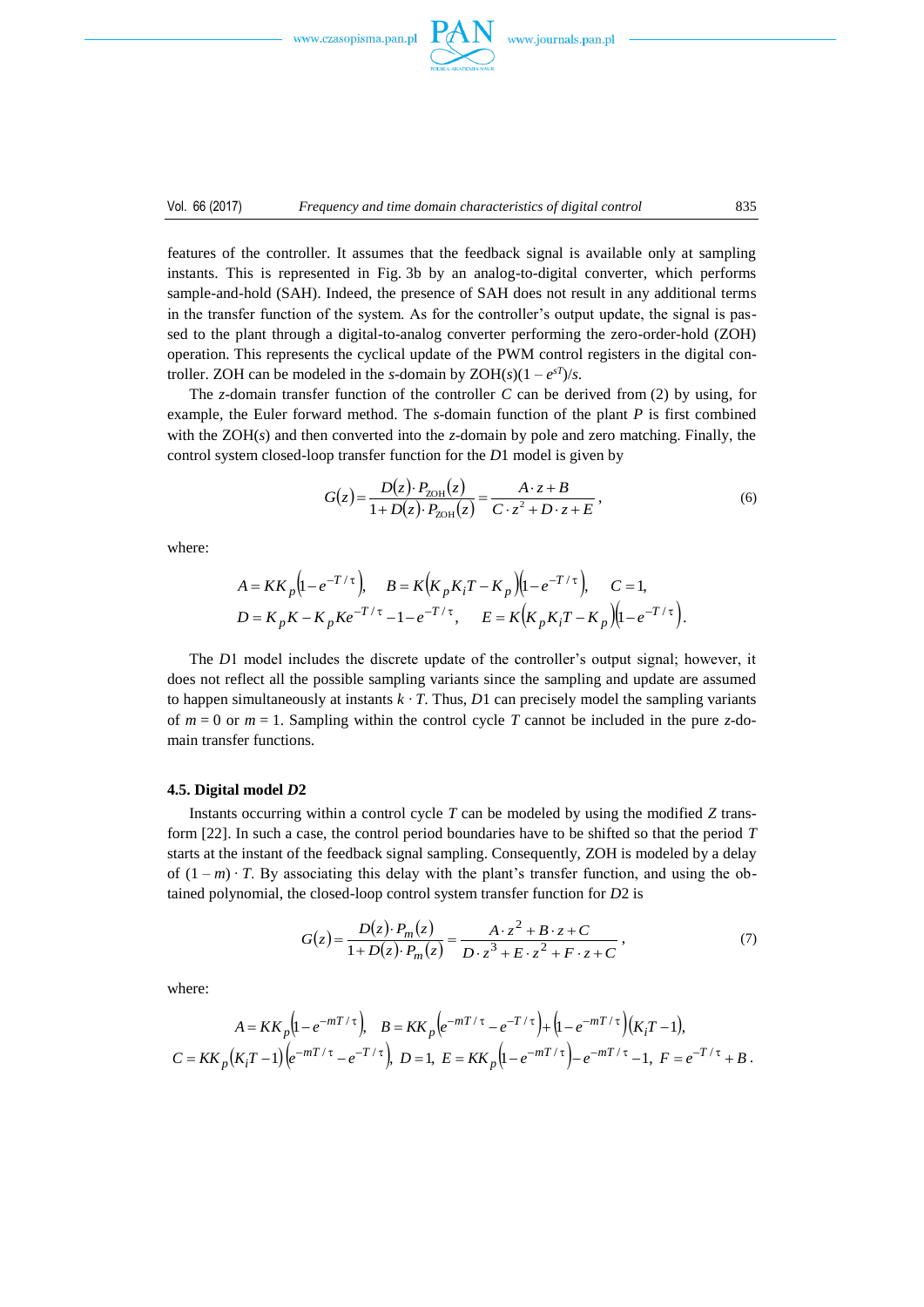



836 *L. Jarzebowicz, A. Opalinski* Arch. Elect. Eng.

# **5. Comparison of the models**

The transfer functions described in the previous section were compared with a hybrid reference model of a PMSM drive (Fig. 4, Table 1), whose technical parameters are provided in [15]. The model comprises a continuous model of an electric motor and a discrete controller model describing field-oriented control, which is usual in drive control research [23, 24]. The reference model has been thoroughly verified and validated by Jarzebowicz [15, 25], indicating a very good representation of real digitally controlled drive behavior.

| <b>LAULE L. LIAUSIEL LUILLIURS CONSTANTS</b> |           |  |                                                                 |  |  |
|----------------------------------------------|-----------|--|-----------------------------------------------------------------|--|--|
| <b>Constant</b>                              | Value     |  |                                                                 |  |  |
| Digital controller sampling period $T$       | $10^{-4}$ |  |                                                                 |  |  |
| Plant time constant $\tau$                   | 0.00875   |  |                                                                 |  |  |
| Plant gain $K$                               |           |  | 8.3(3)                                                          |  |  |
| Controller proportional gain $K_n$           |           |  | 3.64 for $m = 0$ , or 5.18 for $m = 0.5$ , or 11.06 for $m = 1$ |  |  |
| Controller integral gain $K_i$               |           |  | 114.29                                                          |  |  |

Table 1. Transfer functions' constants



Fig. 4. Reference model of the PMSM drive implemented in Simulink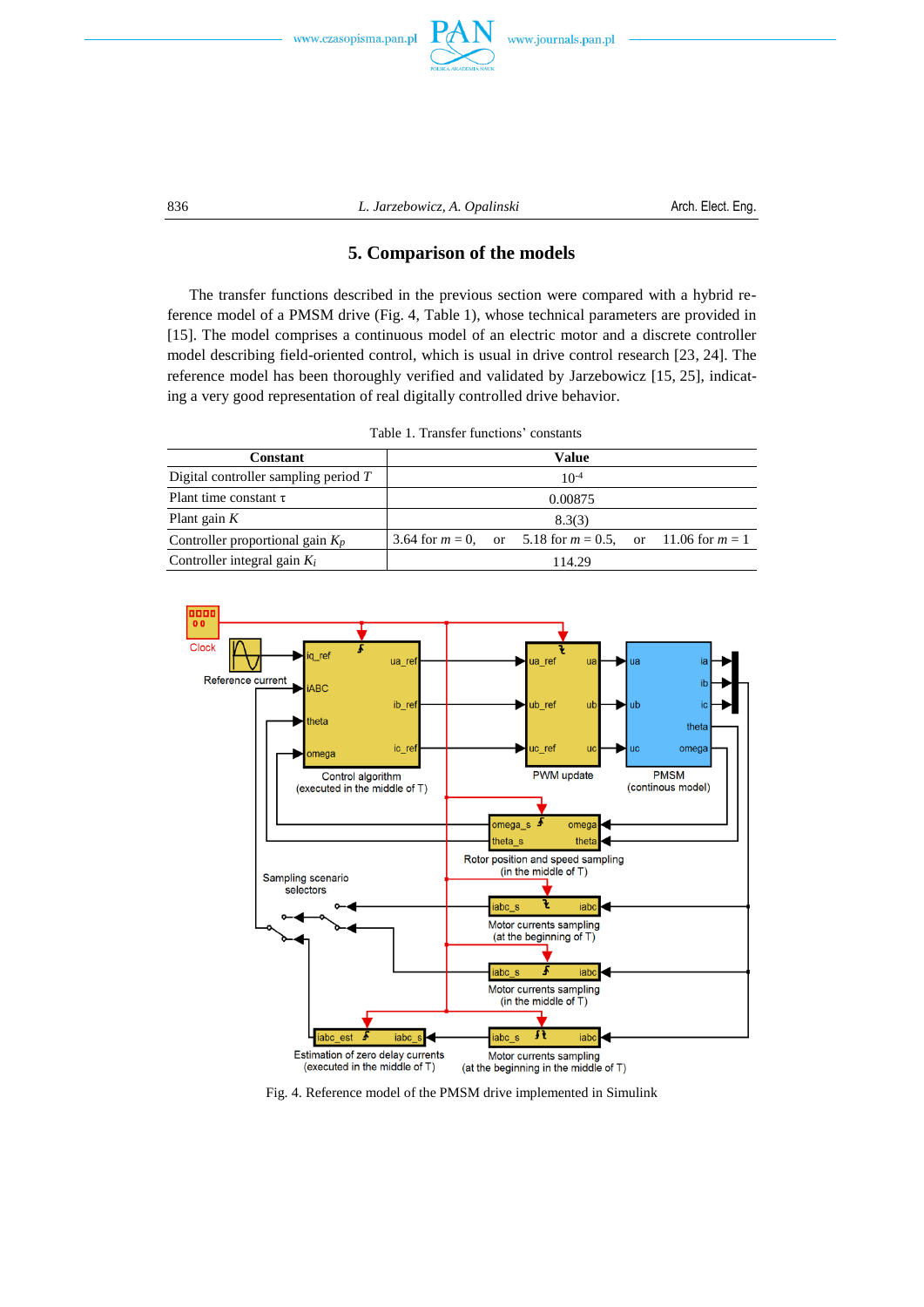

The comparison covers three variants of sampling delay parametrized by  $m$  (i.e.  $m = 0$ ,  $m = 0.5$  and  $m = 1$ ). The sampling delay substantially influence the dynamic properties of the control system, so the controller gain  $K_p$  was selected individually for each variant. As in vehicle drives a small current overshoot is allowed to shorten the rise time [26], the authors tuned the gain  $K_p$  in the reference model to obtain a 5% overshoot in response to a reference torque step change. The differences in controller gain *K<sup>p</sup>* reflect the differences between the different *m* variants, even in the case of models that do not include parameter *m*.

The models were analyzed in terms of their step-command response and Bode plots. The graphs are given in Figs. 5-7. The main parameters of the step responses are summarized in Table 2. For research on time-based characteristics, a step from 0 to 1 p.u. is applied to the reference torque at  $t = 0$ . The time range on the step-response graphs is limited to 1 ms, which is sufficient to obtain a settled response in the reference model. The settling time is measured by assuming a 2%-wide band around 1 p.u. The rise time is measured for an output change from 0% to 90% of 1 p.u. As all derived Bode plots are flat for low frequencies, the graphs start from 100 Hz. The upper frequency limit of 5 kHz corresponds to the Nyquist frequency for discrete systems with a control rate of 10 kHz. The distinctive parameters related to the Bode plots are summarized in Table 3. The numbers in brackets represent relative errors with respect to the reference output.



Fig. 5. Step-response graphs for: (a)  $m = 0$ ; (b)  $m = 0.5$ ; (c)  $m = 1$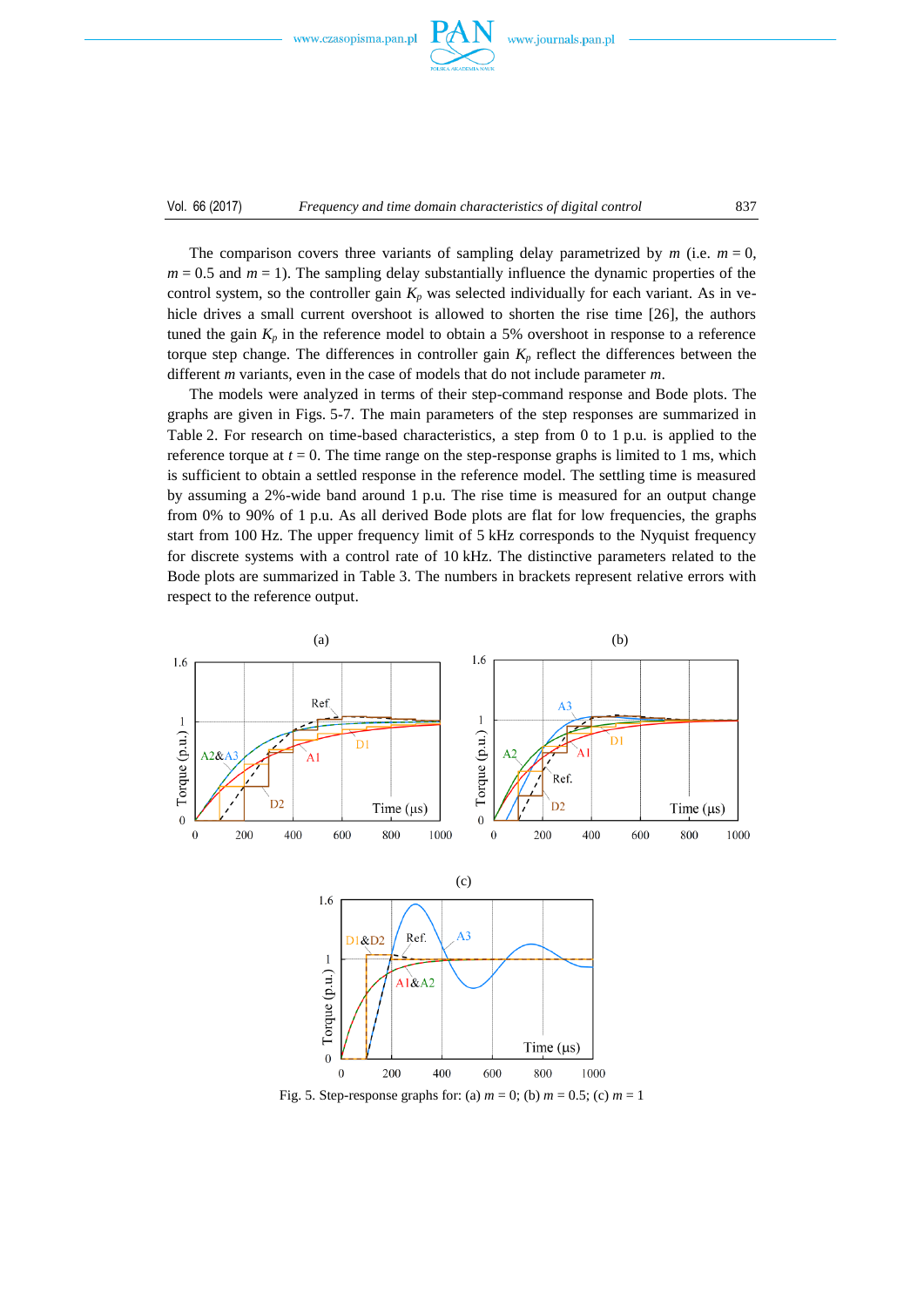



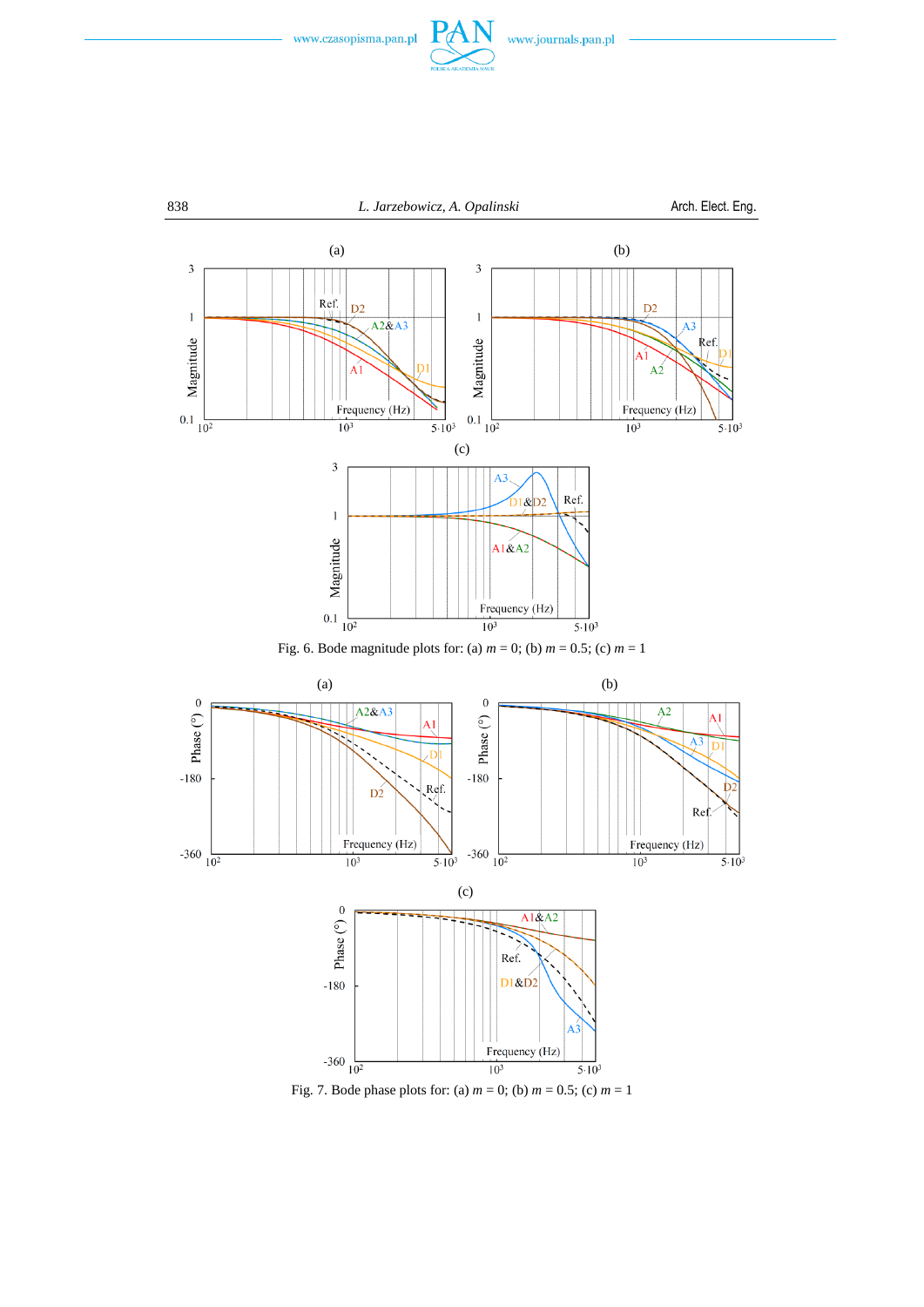

## Vol. 66 (2017) *Frequency and time domain characteristics of digital control* 839

| Model          | Rise time $(\mu s)$ |           |       | Overshoot $(\% )$ |           |            | Settling time $(\mu s)$ |           |              |
|----------------|---------------------|-----------|-------|-------------------|-----------|------------|-------------------------|-----------|--------------|
|                | $m=0$               | $m = 0.5$ | $m=1$ | $m=0$             | $m = 0.5$ | $m=1$      | $m=0$                   | $m = 0.5$ | $m=1$        |
| Ref.           | 394                 | 324       | 186   | 5.00              | 5.00      | 5.00       | 873                     | 678       | 256          |
| A1             | 664                 | 467       | 218   | 0.00              | 0.00      | 0.00       | $>1$ ms                 | 793       | 371          |
|                | (69%)               | (44%)     | (17%) | $(100\%)$         | $(100\%)$ | $(100\%)$  | $(>15\%)$               | (17%)     | (45%)        |
| A2             | 399                 | 340       | 219   | 0.00              | 0.00      | 0.01       | 634                     | 571       | 372          |
|                | $(1\%)$             | (5%)      | (18%) | $(100\%)$         | $(100\%)$ | $(100\%)$  | (27%)                   | (16%)     | (45%)        |
| A <sub>3</sub> | 399                 | 261       | 179   | 0.00              | 3.63      | 55.3       | 634                     | 553       | $>1$ ms      |
|                | $(1\%)$             | (19%)     | (4%)  | $(100\%)$         | (27%)     | $(1100\%)$ | (27%)                   | (18%)     | $( > 300\%)$ |
| D <sub>1</sub> | 600                 | 500       | 100   | 0.00              | 0.00      | 4.73       | 1000                    | 600       | 200          |
|                | (52%)               | $(54\%)$  | (46%) | $(100\%)$         | $(100\%)$ | (5%)       | (15%)                   | $(12\%)$  | (22%)        |
| D2             | 400                 | 400       | 100   | 5.17              | 4.05      | 4.72       | 900                     | 700       | 200          |
|                | (2%)                | (23%)     | (46%) | (3%)              | (19%)     | (6%)       | (3%)                    | (3%)      | (22%)        |

Table 2. Summary of the step responses

| Table 3. Summary of the Bode magnitude and phase plots |  |  |
|--------------------------------------------------------|--|--|
|                                                        |  |  |

| <b>Model</b>   |         | Corner frequency (Hz) |          | Phase drop (deg) at 5 kHz |           |       |  |
|----------------|---------|-----------------------|----------|---------------------------|-----------|-------|--|
|                | $m=0$   | $m = 0.5$             | $m=1$    | $m=0$                     | $m = 0.5$ | $m=1$ |  |
| Ref.           | 1040    | 1800                  | 4700     | 260                       | 270       | 250   |  |
| A1             | 550     | 800                   | 1400     | 84                        | 81        | 71    |  |
|                | (47%)   | $(56\%)$              | (70%)    | (68%)                     | (70%)     | (72%) |  |
| A2             | 950     | 1050                  | 1400     | 96                        | 89        | 71    |  |
|                | $(9\%)$ | (42%)                 | (70%)    | (63%)                     | (67%)     | (72%) |  |
| A <sub>3</sub> | 950     | 1800                  | 3300     | 96                        | 188       | 286   |  |
|                | $(9\%)$ | $(0\%)$               | $(30\%)$ | (63%)                     | $(30\%)$  | (14%) |  |
| D1             | 700     | 1050                  | >5000    | 178                       | 178       | 177   |  |
|                | (33%)   | (42%)                 | $(>6\%)$ | (32%)                     | (34%)     | (29%) |  |
| D2             | 1040    | 1400                  | >5000    | 356                       | 261       | 177   |  |
|                | $(0\%)$ | (22%)                 | $(>6\%)$ | (37%)                     | (3%)      | (29%) |  |

# **6. Discussion**

The results even for relatively low frequencies indicate that the sampling variant substantially influences the electric drive control dynamics, as expected from [14] and [15]. For the Bode plots, the corner frequency at which the magnitude drops to  $3$  dB (0.71 p.u.) is similar among all the considered models for  $m = 0$ , but differences between the results increase with *m*. Analog model *A*3 and digital models *D*1 and *D*2 present the best similarity to the reference across all values of *m*. The maximum phase drop is not represented well (Table 3) by any of the models for all values of *m*. For the frequency characteristics, only digital model *D*2 tracks the reference phase reasonably for most of the frequency range.

For frequencies up to 1000 Hz, digital model *D*2 is closest to the reference in both magnitude and phase. Although this frequency range is sufficient for currently considered vehicle safety systems, it may be surpassed by future needs. In the range of frequencies above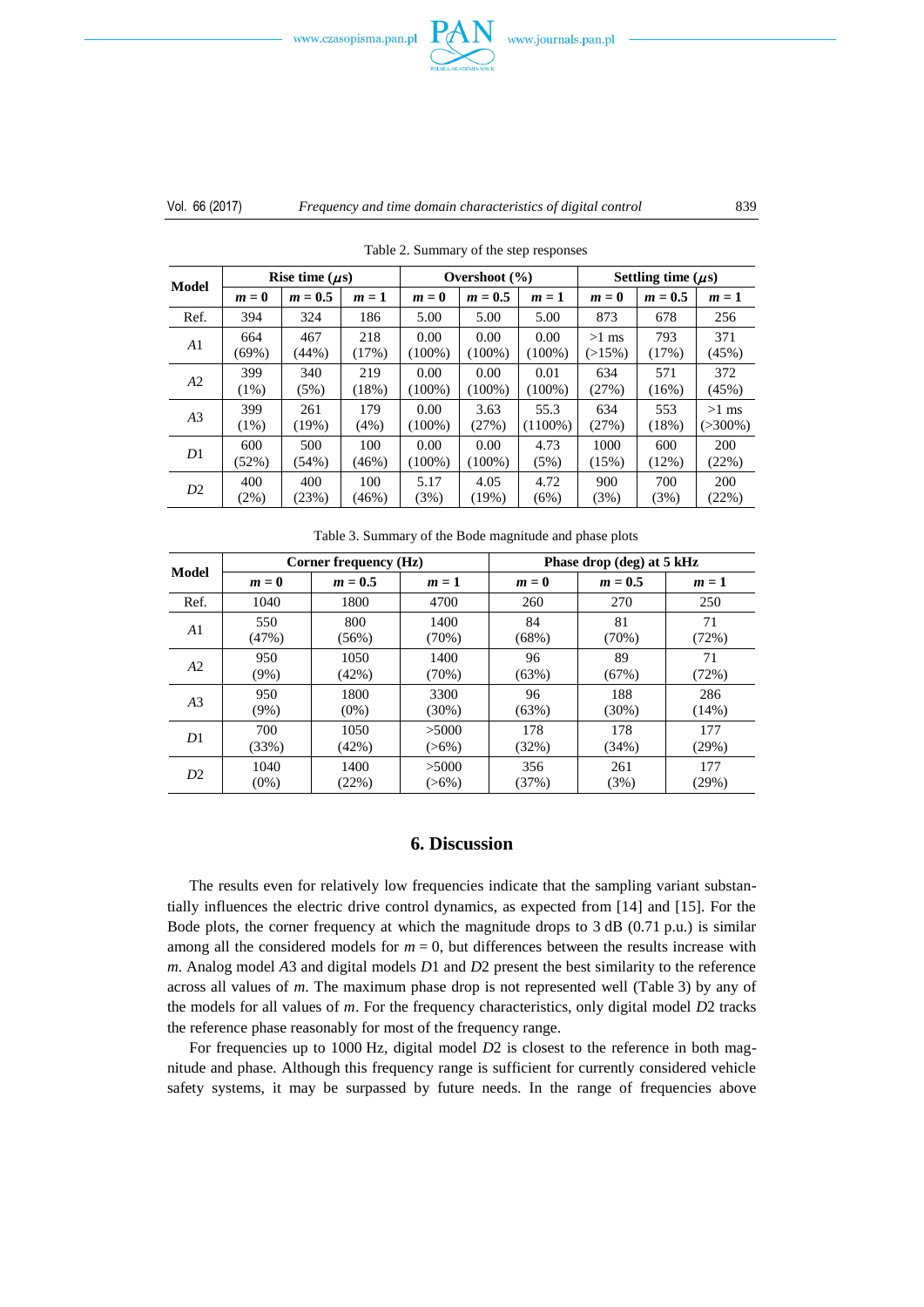

840 *L. Jarzebowicz, A. Opalinski* Arch. Elect. Eng.

1000 Hz, digital model *D*2 provides the closest phase graph to the reference, but also results from digital model *D*1 and analog model *A*3 are good. Matching magnitude in this frequency range is highly frequency dependent, with analog model *A*1 constantly being clearly the worst.

Analog models *A*1 and *A*2 are unsuitable for the stability analysis of the speed control (outer) loop because their phase characteristics are generally above the characteristics of other models for all values of *m*. Indeed, even after adding a controller for the speed control, the resulting phase characteristics of the speed control will remain shifted up relative to the reference model.

What clearly differentiates the considered models and allows to select the best ones, is their performance in the time domain, not in the frequency domain. Considering the measures obtained for the step response, analog models offer the most precise results in rise time. Analog models *A*2 and *A*3 excel in this regard for all values of *m*, model *A*1 only follows closely the rise time for  $m = 1$ . Digital models are characterized by substantial inaccuracy in representing rise time, which partially results from their discrete output update, which takes place once per control cycle. In turn, overshoot is modeled well only with the digital models, with *D*2 offering a good approximation for all values of *m*. The settling time for all values of *m* is also better modeled with the digital models. Models *D*1 and *D*2 offer a similar deviation from the reference value, with *D*2 being only slightly better than *D*1.

By overlying the results of time domain analysis on the results of frequency domain analysis, it can be noted that the model *A*3 best reflects the frequency characteristics and the rise time, while the model *D*2 performs correctly in the frequency domain and in the remaining time domain characteristics.

# **7. Conclusion**

This paper considers five different analytical models, three analog ones and two digital ones. The frequency and step-response characteristics of the models are compared with those of a reference hybrid model of a real drive, for three different sampling instants within the control cycle. This offers many measures to compare the control dynamics. Depending on the details of the application and the exact requirements regarding control quality, different models are preferable, as described in the previous section.

As expected, generally the level of details included in a model corresponds to the accuracy of the results. Nevertheless, even results from the most sophisticated transfer functions considered do not match the reference for all timing variants and quality measures. For instance, *A*3 provides the best accuracy among the analog models for  $m = 0$  and  $m = 0.5$ , but its time characteristics for  $m = 1$  are even worse than those of the simpler models. Hence, selection of the in-wheel drive's modeling approach shall depend on the considered timing scenario and on the criteria of system analysis. The results presented in this paper may support choosing a suitable model for a particular case.

Control system design in the *s*-domain has been widely applied since a long time, and offers many convenient design methods. Despite this advantage, analog models can only be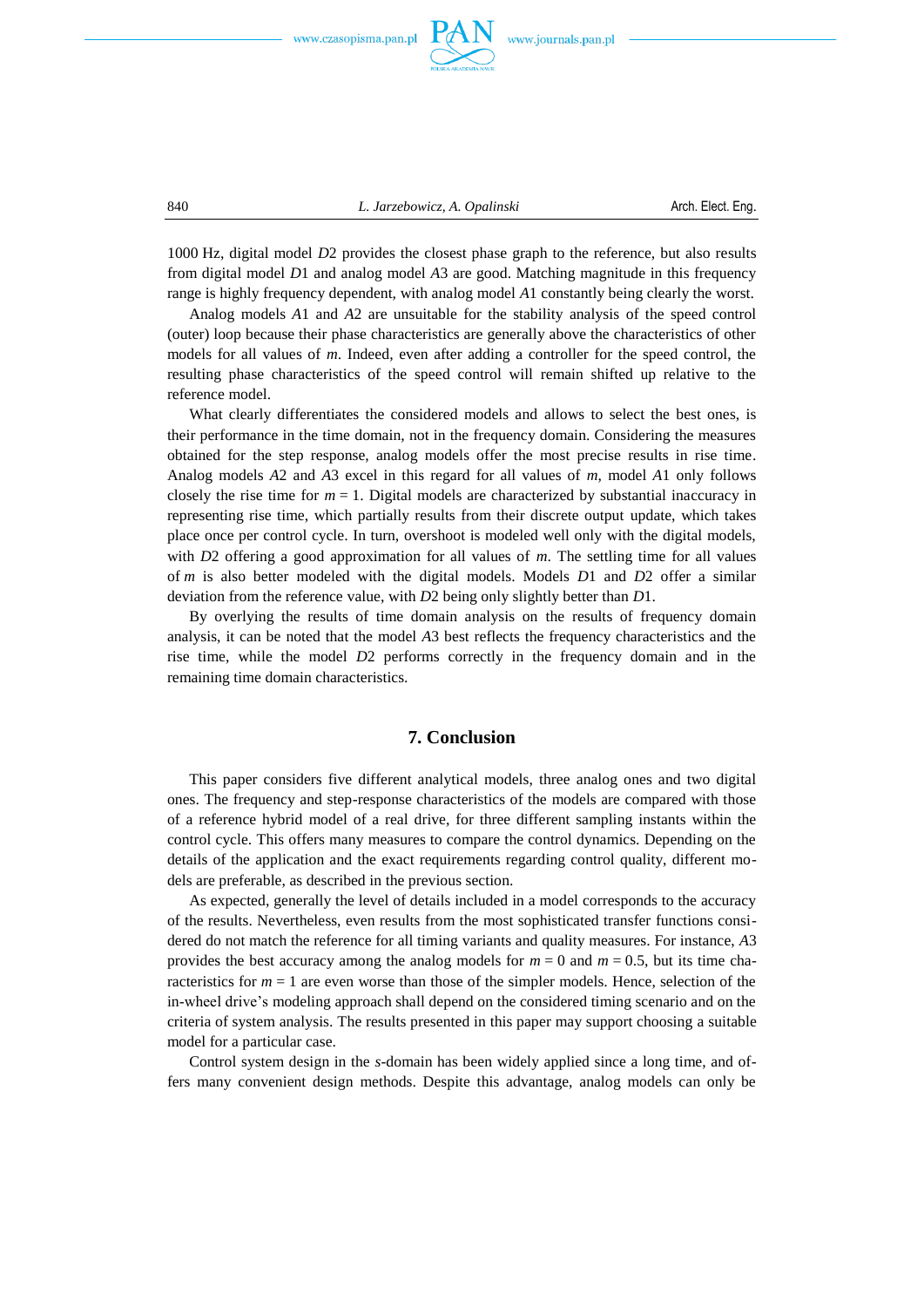

Vol. 66 (2017) *Frequency and time domain characteristics of digital control* 841

useful for representing digitally controlled drives if overshoot is not a critical problem for a considered application. However, analog models represent the rise time well, which is a common aim. Digital model *D*2 appears to have the best overall representation of all evaluated parameters for the step response.

It is clear from the simulations that selecting different current sampling instants represented by the value of *m* influences both the time-based and the frequency-based characterristics of the modeled drive system. Thus, future work shall aim to use the *A*3 and *D*2 models to design and analyze the PMSM drive for vehicle traction control applications with different sampling variants.

#### **References**

- [1] Bera T.K., Bhattacharya K., Samantaray A.K., *Evaluation of antilock braking system with an integrated model of full vehicle system dynamics*, Simulation Modelling Practice and Theory, no. 19, pp. 2131-2150 (2011).
- [2] Cabrera J.A., Castillo J.J., Carabias E., Ortiz A., *Evolutionary Optimization of a Motorcycle Traction Control System Based on Fuzzy Logic*, IEEE Transactions on Fuzzy Systems, vol. 23, no. 5, pp. 1594-1607 (2015).
- [3] Ha H., Kim J., Lee J., *Cornering stability enhancement algorithm for in-wheel electric vehicle*, 2014 IEEE International Conference on Industrial Technology (ICIT), pp. 806-809 (2014).
- [4] Ivanov V., Savitski D., Shyrokau B., *A Survey of Traction Control and Anti-lock Braking Systems of Full Electric Vehicles with Individually-Controlled Electric Motors*, IEEE Transactions on Vehicular Technology, vol. 64, no. 9, pp. 3878-3896 (2015).
- [5] Guo H., Yu R., Qiang W., Chen H., *Optimal slip based traction control for electric vehicles using feedback linearization*, International Conference on Mechatronics and Control, pp. 1159-1164 (2014).
- [6] Zhang Z., Zhang J., Sun D., Lv C., *Research on control strategy of electric-hydraulic hybrid antilock braking system of an electric passenger car*, 2015 IEEE Intelligent Vehicles Symposium (IV), pp. 419424 (2015).
- [7] Kondratiev I., Nikiforov A., Veselov G., Kolesnikov A., *Synergetic control for induction motor based wheel-drive system*, 2012 IEEE Int. Electric Vehicle Conference (IEVC), pp. 17 (2012).
- [8] M'sirdi N.K., Rabhi A., Fridman L., Davila J., Delanne Y., *Second Order Sliding-Mode Observer for Estimation of Vehicle Dynamic Parameters*, International Journal of Vehicle Design, vol 48, no. 3/4, pp. 190-207 (2008).
- [9] Petersen I., *Wheel Slip Control in ABS Brakes using Gain Scheduled Optimal Control with Constraints*, PhD Thesis, Norwegian University of Science and Technology, Trondheim (2003).
- [10] Xiong L., Yu Z.,, *Vehicle Dynamic Control of 4 In-Wheel-Motor Drived Electric Vehicle*, Electric Vehicles - Modelling and Simulations, ed. Seref Soylu, InTech (2011).
- [11] Savitski D., Ivanov V., Augsburg K., Shyroka B., Wragge-Morley R., Pütz T., Barber P., *The new paradigm of an anti-lock braking system for a full electric vehicle: experimental investigation and benchmarking*, Proceedings of the Institution of Mechanical Engineers, Part D: Journal of Automobile Engineering, vol. 230, no. 10, pp. 1364-1377 (2015).
- [12] Opalinski A., Jarzebowicz L., *Analytical modeling of electric drives for vehicle traction control systems*, 11th Interntional Conference on Ecological Vehicles and Renewable Energies (EVER), Monte-Carlo (2015).
- [13] Banks J., Chwif L., *Wornings about simulation*, Journal of Simulation, vol. 279, no. 5 (2011).
- [14] Böcker J., Buchholz O., *Can oversampling improve the dynamics of PWM controls?*, IEEE International Conference on Industrial Technology (ICIT), Cape Town, pp. 1818-1824 (2013).
- [15] Jarzebowicz L., Opalinski A., Cisek M., *Improving Control Dynamics of PMSM Drive by Estimating Zero-Delay Current Value*, Elektronika ir Elektrotechnika, vol. 21, no. 2, pp. 20-23 (2015).